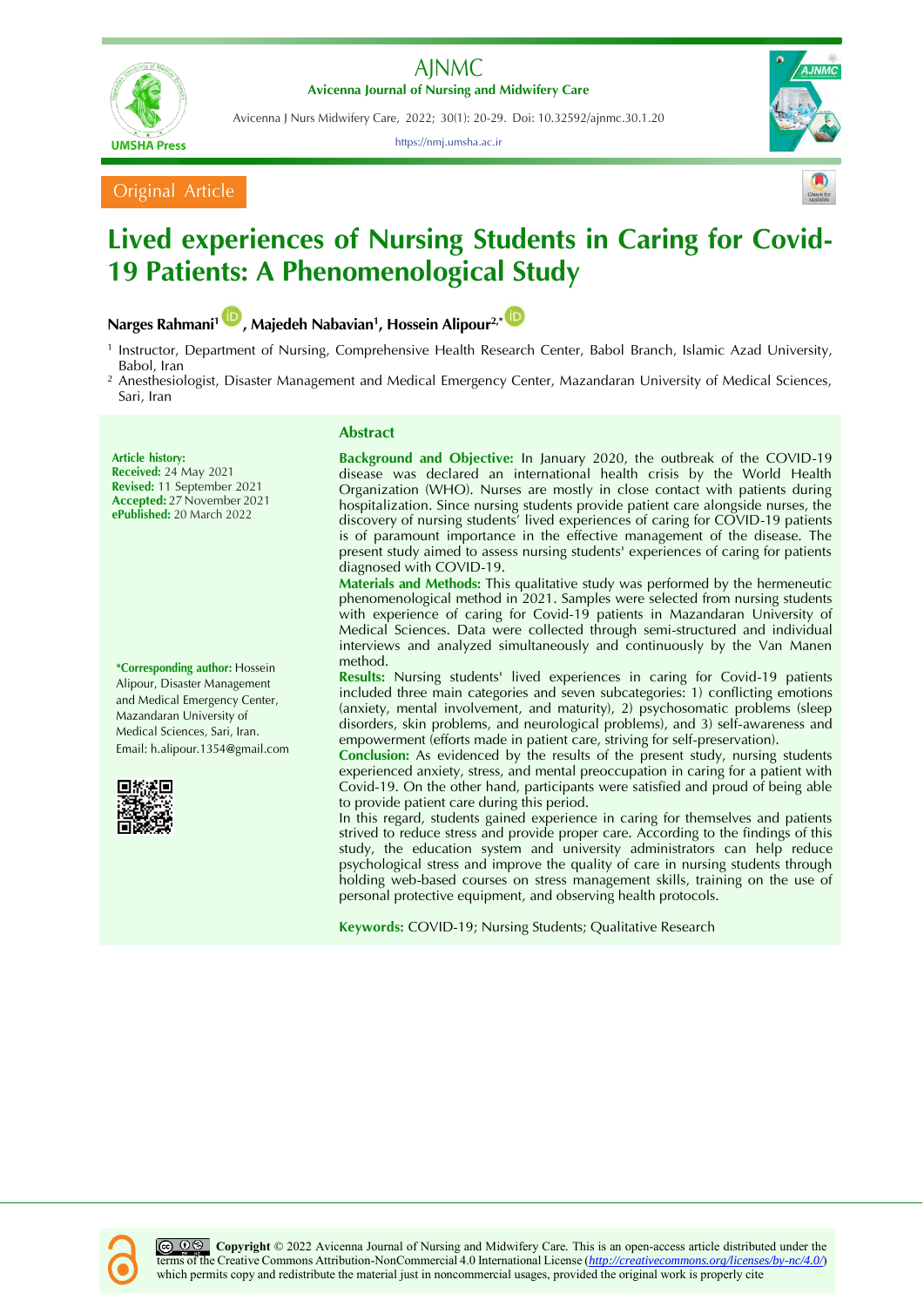#### **Extended Abstract**

#### **Background and Objective**

In January 2020, the Coronavirus disease (COVID-19) was declared an international health crisis by the World Health Organization (WHO). Nurses are mostly in close contact with patients during hospitalization. Since nursing students provide patient care alongside nurses, the identification of nursing students lived experiences of caring for COVID-19 patients is of paramount importance in the effective management of the disease. The present study aimed to assess nursing students' experiences of caring for patients diagnosed with COVID-19. Nurses have the closest contact with patients with Covid-19 during treatment in hospitals and spend a lot of time caring for these patients. Nurses need special skills to care for patients. Some issues, such as the private issues of patients, especially at the onset of the disease, the absence of any drugs or vaccines to control the disease, the pressure of the media and psychological espionage, as well as the lack of support from competent authorities, overshadow the performance of health care workers, especially nurses, affecting their accuracy and skill in providing care services and protecting against a disease.

#### **Materials and Methods**

This qualitative study was performed using the hermeneutic phenomenological method in 2021. The participants were selected from nursing students with an experience of caring for Covid-19 patients in Mazandaran University of Medical Sciences. Data were collected through semi-structured and individual interviews and analyzed simultaneously and continuously by the Van Manen method. In this study, the phenomenological approach was able to understand the depth of nursing students' experience in patient care since it provides the researcher with lived experiences or experiences of people who have dealt with and experienced the studied phenomenon. Consequently, the researcher will be able to see that experience through the eyes of people who had this experience. This requires people to express their experiences and feelings to the researcher for further interpretation. In this way, the experiences of research participants can be assessed and identified. According to the main research question, the interpretative phenomenological analysis is the most appropriate method.

#### **Results**

All participants in the emergency and intensive care

unit departments underwent internships in hospitals under the auspices of Mazandaran University of Medical Sciences. All students were 23-25 years old (average of 24 years). Nursing students' lived experiences of caring for Covid-19 patients included three main categories and seven subcategories: 1) conflicting emotions (anxiety, mental involvement, and maturity), 2) psychosomatic problems (sleep disorders, skin problems, and neurological problems), and 3) selfawareness and empowerment (efforts made in patient care and striving for self-preservation).

#### **Conclusion**

The findings pointed out that nursing students' experiences of caring for Covid-19 patients included conflicting emotions, psychosocial problems, selfawareness, and empowerment. The experiences of the participants in the present study indicated that nursing students experienced conflicting emotions in the form of anxiety, mental conflict, and feelings of maturity while caring for patients with Covid-19. The results of studies conducted in this regard have demonstrated that nurses experience mental problems in the form of fear, stress, and anxiety during the Covid-19 epidemic. The experience of caring for patients during an epidemic evoked a variety of emotions, including fear, pride, and communication with team members. Nurses in this period needed psychosocial support. These findings are consistent with those obtained in the present study, in which students experienced anxiety and mental involvement as likely to develop illness in themselves or their families. In addition to these emotions, the students felt useful, courageous, and proud of being able to approach and help the patient in these dangerous situations.

As evidenced by the results of the present study, nursing students experienced anxiety, stress, and mental preoccupation in caring for Covid-19 patents. Furthermore, participants were satisfied and proud of being able to provide patient care during this period. In this regard, students gained experience in caring for themselves and patients; moreover, they strived to reduce stress and provide proper care. According to the findings of this study, the education system and<br>university administrators can help reduce administrators can help reduce psychological stress and improve the quality of care in nursing students through holding web-based courses on stress management skills, training on the use of personal protective equipment, and observing health protocols.

**Please cite this article as follows:** Rahmani N, Nabavian M, Alipour H. Lived experiences of Nursing Students in Caring for Covid-19 Patients: A Phenomenological Study. Avicenna J Nurs Midwifery Care. 2022; 30(1): 20-29. DOI: 10.32592/ajnmc.30.1.20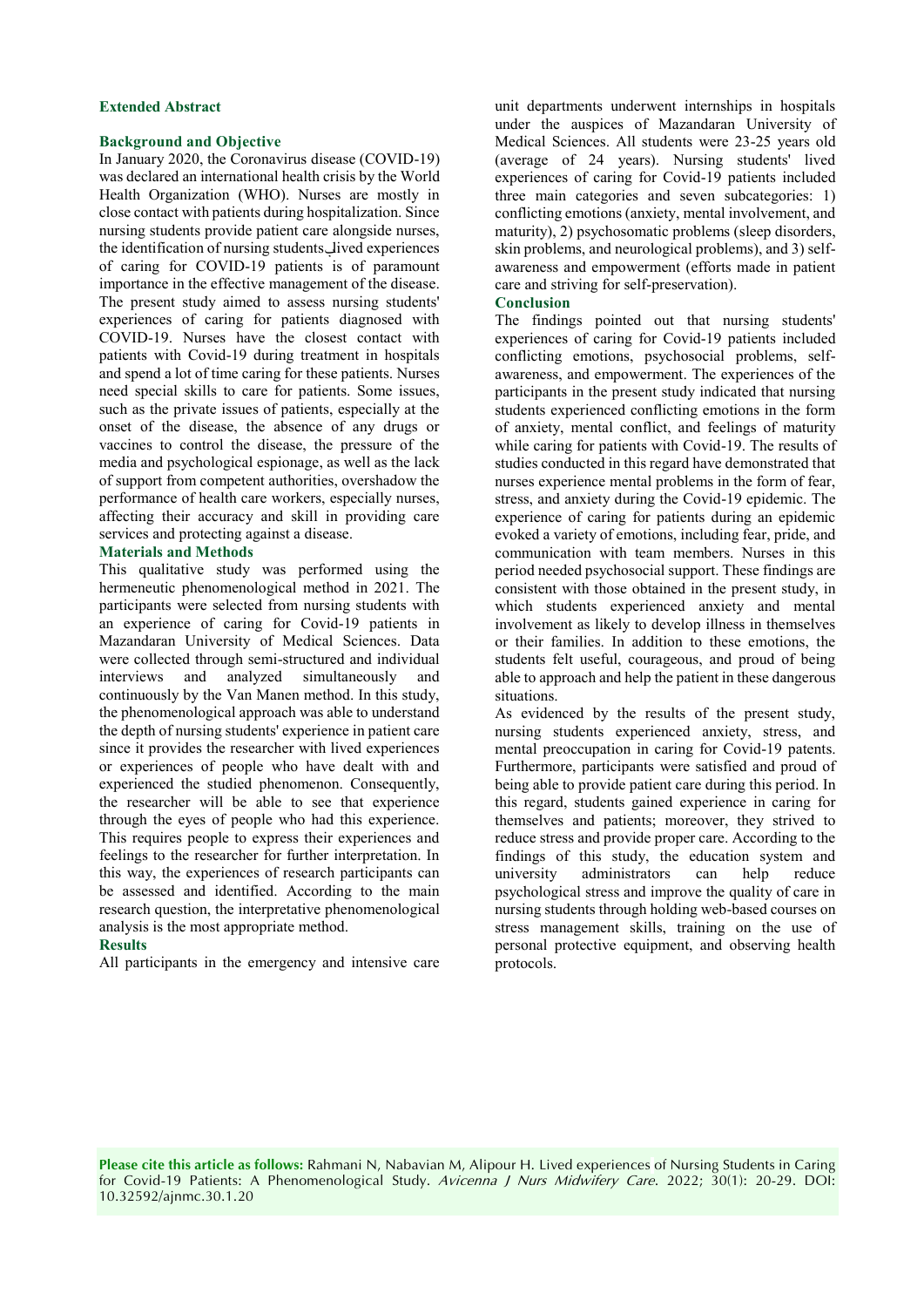



**مقاله پژوهشی**

# **تجربیات زیسته دانشجویان پرستاری در مراقبت از بیمار مبتلا به کووید-19: یک مطالعه پدیدارشناسی**

نرگس رحمانی' <sup>ک</sup> ، ماجده نبویان'، حسین علیbپور''<sup>\*</sup>

مربی، گروه پرستاری، مرکز تحقیقات جامع سالمت، واحد بابل، دانشگاه آزاد اسالمی، ایران <sup>1</sup> <sup>۲</sup> کارشناس هوشبری، مرکز مدیریت حوادث و فوریتهای پزشکی، دانشگاه علوم پزشکی مازندران، ساری، ایران

| چکیده<br>سابقه و هدف: سازمان جهانی بهداشت در ژانویه ۲۰۲۰ شیوع بیماری کووید-۱۹ را یک بحران سلامتی بین<br>المللی اعلام کرد. پرستاران بیشترین تماس را با بیماران در طول بستری شدن در بیمارستان دارند. با توجه<br>به اینکه دانشجویان پرستاری در کنار پرستاران به ارائه مراقبت از بیمار میپردازند، کشف تجربیات زیسته<br>دانشجویان پرستاری در مراقبت از بیمار با تشخیص کووید-۱۹ اهمیت بسزایی دارد. در مطالعه حاضر تجربیات<br>دانشجویان پرستاری را در مراقبت از بیمار با تشخیص کووید-۱۹ بررسی کردهایم.                                                                                                                                                                                                                     | تاريخ دريافت مقاله: ١٤٠٠/٠٣/٠٣<br>تاريخ ويرايش مقاله: ١٤٠٠/٠۶/٢٠<br>تاريخ پذيرش مقاله: ١۴٠٠/٠٩/٠<br>تاريخ انتشار مقاله: ١۴٠٠/١٢/٢٩                                                             |
|---------------------------------------------------------------------------------------------------------------------------------------------------------------------------------------------------------------------------------------------------------------------------------------------------------------------------------------------------------------------------------------------------------------------------------------------------------------------------------------------------------------------------------------------------------------------------------------------------------------------------------------------------------------------------------------------------------------------|------------------------------------------------------------------------------------------------------------------------------------------------------------------------------------------------|
| مواد و روشها: این مطالعه کیفی به روش پدیدارشناسی تفسیری در سال ۱۳۹۹ انجام شد. نمونهها از بین<br>دانشجویان پرستاری دانشگاه علوم پزشکی مازندران که تجربه مراقبت از بیمار مبتلا به کووید-۱۹ را داشتند،<br>به صورت هدفمند انتخاب شدند. دادهها با مصاحبههای نیمهساختار و فردی جمعآوری و به صورت همزمان<br>و مستمر با روش ون منن تحلیل شدند.<br>یافتهها: تجارب زیسته دانشجویان پرستاری در مراقبت از بیمار مبتلا به کووید-۱۹ شامل ۳ طبقه اصلی و<br>۷ زیرطبقه میشود که عبارتاند از: ۱. هیجانات متناقض (اضطراب، درگیری ذهنی، بالندگی)؛ ۲. مشکلات<br>روانتنی (اختلال خواب، مشکلات پوستی و مشکلات نورولوژیک) و ۳. خودآگاهی و توانمندی (تلاش در<br>مراقبت از بیمار، تلاش در محافظت از خود).                                     | تمامی حقوق نشر برای دانشگاه علوم پزشکی<br>همدان محفوظ است.                                                                                                                                     |
| نتیجهگیری: نتایج مطالعه حاضر نشان داد دانشجویان پرستاری در مراقبت از بیمار مبتلا به کووید-۱۹ ابتدا<br>تنش هایی را به صورت اضطراب، استرس و در گیری ذهنی تجربه کردند. در کنار این تنش ها، مشار کت کنندگان<br>از اینکه قادر به ارائه مراقبت از بیمار در این دوران هستند، احساس رضایت داشتند و به خود میبالیدند. در<br>این راستا دانشجویان با کسب تجربه در مراقبت از خود و بیمار تلاش کردند تنش۱ه را کاهش دهند و مراقبت<br>صحیح ارائه کنند. با توجه به یافتههای مطالعه حاضر، سیستم آموزشی و مسئولان دانشگاه با برگزاری دوره<br>های مجازی مهارت مدیریت استرس، آموزش نحوه استفاده از تجهیزات حفاظت فردی و رعایت نکات بهداشتی<br>برای دانشجویان پرستاری میتوانند به کاهش تنشهای روانی آنان و ارتقای کیفیت مراقبت کمک کنند. | * نويسنده مسئول: زينب ميهندوست،<br>گروه روانشناسي، واحد ايلام، دانشگاه<br>آزاد اسلامي، ايلام، ايران.<br>$\label{eq:1354} \text{h.alipour.} \text{1354} @ \text{gmail.com} \\ \text{gmail.com}$ |

**واژگان کلیدی:** پرستاری؛ تحقیق کیفی؛ دانشجویان؛ کووید19-

استن**اد**: رحمانی، نرگس؛ نبویان، ماجده؛ علیپور، حسین. تجربیات زیسته دانشجویان پرستاری در مراقبت از بیمار مبتلا به کووید-۱۹- یک مطالعه پدیدارشناسی. مجله مراقبت پرستاری و مامایی ابن سینا، زمستان ١۴٠٠١٢٠٠١(١): ٢٩-٢٠.

## **مقدمه**

بیماری همه گیر کووید-۱۹ در دسامبر ۲۰۱۹ از ووهان چین آغاز شد و از آن زمان بهطور چشمگیری در سراسر جهان با وجود قرنطینه و اقدامات مهار، گسترش یافته است [۱]. این بیماری عالئم مختلفی ازجمله عالئم تنفسی و گوارشی دارد. نشانههای بیماری از محدود و خفیف تا پنومونی، تنگی نفس شدید، شوک

سپتیک و حتی نقص در ارگان های مختلف بدن هستند. افرادی که بدون علامت، ولی ناقل ویروس هستند، بهویژه از طریق ترشحات دستگاه تنفسی بیماری را انتقال می دهند. افرادی نظیر سالمندان یا کسانی که بیماریهای زمینهای نظیر دیابت، فشارخون بالا و چاقی دارند، در معرض ابتلا به عوارض شدید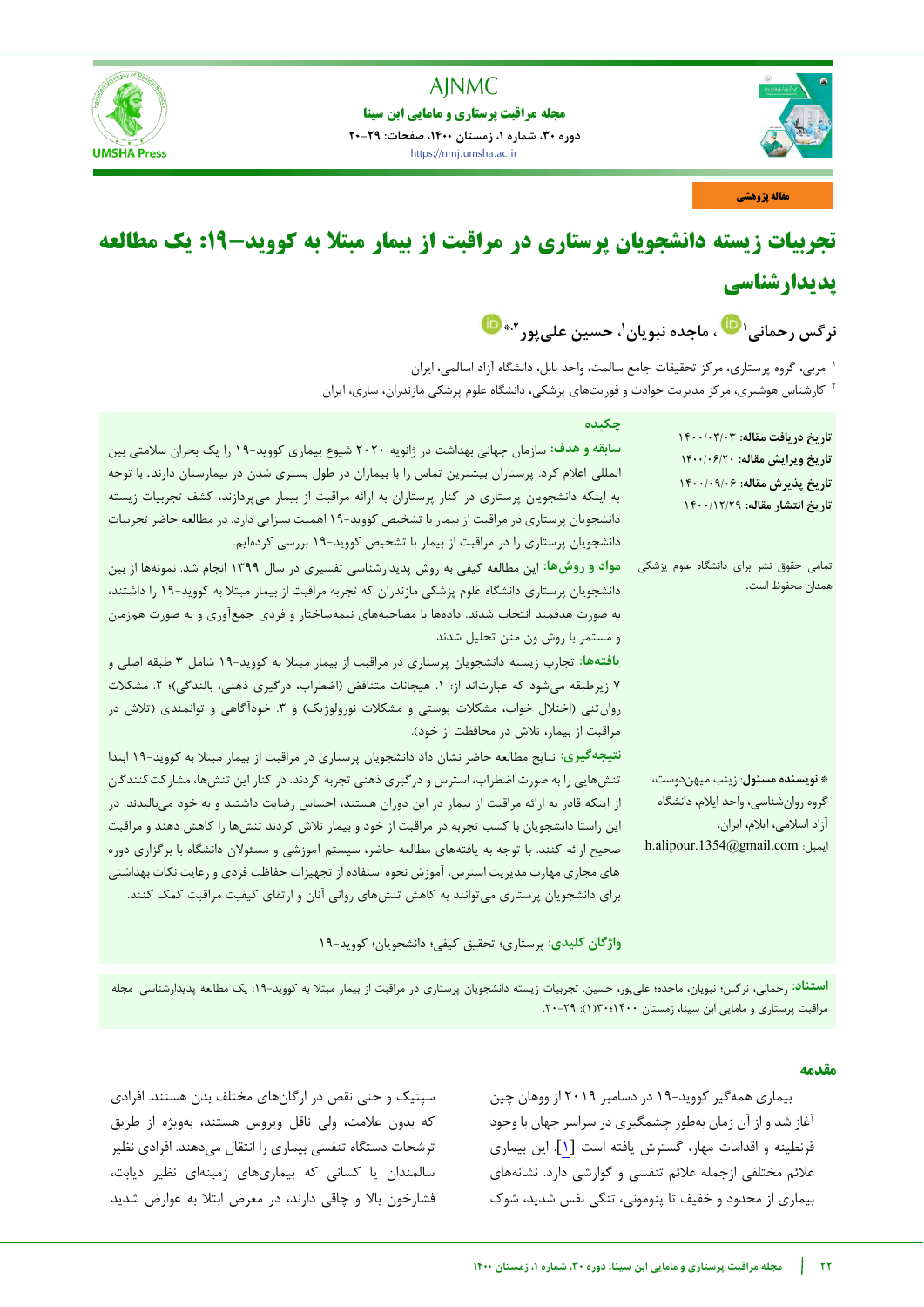ناشی از این بیماری هستند [۲]. طبق گزارشات رسمی، در حال حاضر تا ۱۴ فوریه ۲۰۲۱، تعداد ۱۰۸ میلیون و ۶ هزار و ۶۸۰ نفر از مردم دنیا به این ویروس آلوده شدهاند که از این تعداد 2 میلیون و 378 هزار و 115 نفر جان خود را از دست دادهاند [3]. متأسفانه، این ویروس کشور ایران را همچون سایر کشورهای جهان آلوده کرده است [۴]. اولین مورد کووید-۱۹ در ایران در قم در 1۸ فوریه ۲۰۲۰ مشاهده شد [۵]. بر اساس آمار وزارت بهداشت، درمان و آموزش پزشکی، در ایران تا پایان سال ،1399 تعداد 1 میلیون و 763 هزار و 313 نفر به این بیماری مبتال شدهاند و مجموع جانباختگان این بیماری به 61 هزار و 427 نفر رسید [6].

دانشجویان پرستاری و پرستاران بهعنوان خط مقدم مبارزه با این بیماری درگیر مواردی همچون تشخیص، درمان و مراقبت از بیماران مبتلا به کووید-۱۹ هستند؛ لذا فشار کاری زیاد و مواجهه با خطرات ناشی از ابتال به این بیماری برای خود و خانواده شان بار روانی مضاعفی به همراه داشته است. بر اساس مطالعات انجامشده، بیماری کووید19- بهعنوان یک بیماری همهگیر، شوک شدیدی را به سیستم بهداشتی درمانی بیشتر کشورهای دنیا وارد کرده است. یکی از معضالت اساسی در مقابله مؤثر با این بیماری، کمبود نیروهای متخصص و کادر پزشکی و مراقبتی بهویژه پرستاران است که موجب ساعات کار اجباری طوالنی و لغو بسیاری از برنامههای شخصی و تفریحی پرستاران شده است. در واقع پرستاران بهعنوان خط مقدم مبارزه با این بیماری، درگیر مواردی همچون تشخیص، درمان و مراقبت از بیماران مبتال به این بیماری هستند. لذا فشار کاری زیاد و مواجهه با خطرات ناشی از ابتال به این بیماری برای خود و خانوادهشان بار روانی مضاعفی به همراه داشته است [7].

پرستاران بیشترین تماس را با بیماران مبتلا به کووید-١٩ در طول بستری در بیمارستان دارند و زمان زیادی را برای مراقبت از بیماران صرف میکنند. پرستاران به مهارت ویژهای برای مراقبت از بیمار نیاز دارند [۸]. مسائل دیگری همچون کمبود وسایل حفاظت فردی در بسیاری از مراکز مراقبتی که در شروع بیماری بیشتر نمود داشت، نبود دارو یا واکسن مشخص برای کنترل و پیشگیری از بیماری، فشار رسانهها و جوسازیهای روانی و احساس عدم دریافت حمایت و پشتیبانی الزم از سوی مراجع ذیربط، همگی ازجمله مواردی است که عملکرد کادر بهداشتی درمانی و بهویژه پرستاران را تحتالشعاع قرار داده است و دقت و مهارت آنها را در ارائه خدمات مراقبتی مؤثر و همچنین حفاظت از خودشان در مقابل بیماری تحت تأثیر قرار میدهد [[9](#page-8-0)[-11](#page-9-0)].

نیروی کار پرستاری نیاز به گسترش سریع جهانی در مدتزمان کوتاهی دارد. در انگلستان پرستاران بازنشسته و دانشجویان پرستاری در مقطع کارشناسی بخشی از نیروی کار را تشکیل میدهند [1۲]. با پیش بینی کمبودهای قابل توجه

j

کارکنان با افزایش نیازهای مراقبت از بیمار و ناخوشی کارکنان بهداشت، امکان حمایت از دانشجویان پرستاری از نیروی کار شد بررسی بالینی [[13](#page-9-2)[،14](#page-9-1)]. از سوی دیگر، دانشجویان کارآموزی پرستاری به دلیل تعامل نزدیک با بیمار، تحت تأثیر شرایط مختلفی قرار میگیرند؛ ازجمله ترس از انتقال کرونا ویروس به اعضای خانواده، خستگی شغلی،کاهش کیفیت خواب، سوءتغذیه، ترس از مرگ، عدم ارتباط مناسب با خانواده، سرخوردگی، رفتار خشونتآمیز و غیره [۱۵]. ترکیبی از محیط نامطمئن و استرسiا و اختالل در حمایت از دانشجویان پرستاری دستورالعملی است که ممکن است نتایج یادگیری دانشجویان پرستاری را به خطر بیندازد؛ بنابراین، درک تجربیات دانشجویان برای دانشکدههای پرستاری اهمیت دارد [16].

مطالعات محدودی در زمینه تجربیات زیسته دانشجویان یپرستار در مراقبت از بیمار با تشخیص کووید19- انجام شده است. نتایج مطالعهای در اسپانیا نشان داد تجارب دانشجویان از مراقبت به صورت طبقات یادگیری، احساسات دوسویه، ارتباط با بیمار، سازگاری، کار تیمی، فرایند مراقبت نامشخص و مکانیسمهای مقابلهای بوده است [17]. برخی مطالعات نیز به بررسی سطح استرس دانشجویان پرستاری یا تجارب پرستاران پرداختهاند [[8](#page-8-1)[،18](#page-9-4)[،19](#page-9-3)]. مروری بر مطالعات انجامشده نشان میدهد در ایران مطالعهای به بررسی تجربیات دانشجویان پرستاری از مراقبت با بیمار کووید19- نپرداخته است. ازآنجاکه تحقیقات کیفی به درک تجربیات افراد در محیط طبیعی و بدون مداخله میپردازد و تجربیات افراد در زمینههای پژوهشی مختلف، متفاوت است، انجام این پژوهش در ایران ضرورت داشت. تجربیات دانشجویان پرستاری به دلیل شرایط کاری متفاوت از نظر ساعات حضور بر بالین بیمار، نداشتن مهارتهای الزم در زمینه مراقبت از خود و بیمار، انتظارات متناقض و نبود تجهیزات محافظتی نسبت به پرستاران متفاوت است. با توجه به اهمیت موضوع و حفظ سالمت روان دانشجویان پرستاری در مواجهه با بیمار کووید19- برای ارتقای کیفیت مراقبت [4]، مطالعه حاضر قصد دارد با روش کیفی پدیدارشناسی، تجربیات زنده دانشجویان پرستاری را در مراقبت از بیمار با تشخیص کووید19- در عرصه طبیعی بررسی کند.

## **کار روش**

این مطالعه برای بررسی تجربیات دانشجویان پرستاری در زمینه مراقبت از بیمار با تشخیص کووید19-طراحی شد. ازآنجاکه رویکرد فنومنولوژی به تفکر و تجربیات زندگی مردم میپردازد و اینکه آنها این تجربه را چگونه تفسیر میکنند، میتوان گفت در این مطالعه رویکرد پدیدارشناسی، روش مناسبی برای شناخت عمق تجربه دانشجویان پرستاری در مراقبت از بیمار است؛ زیرا این نوع تحقیق، تجارب زیسته یا تجربیات افرادی را که با پدیده مطالعهشده سروکار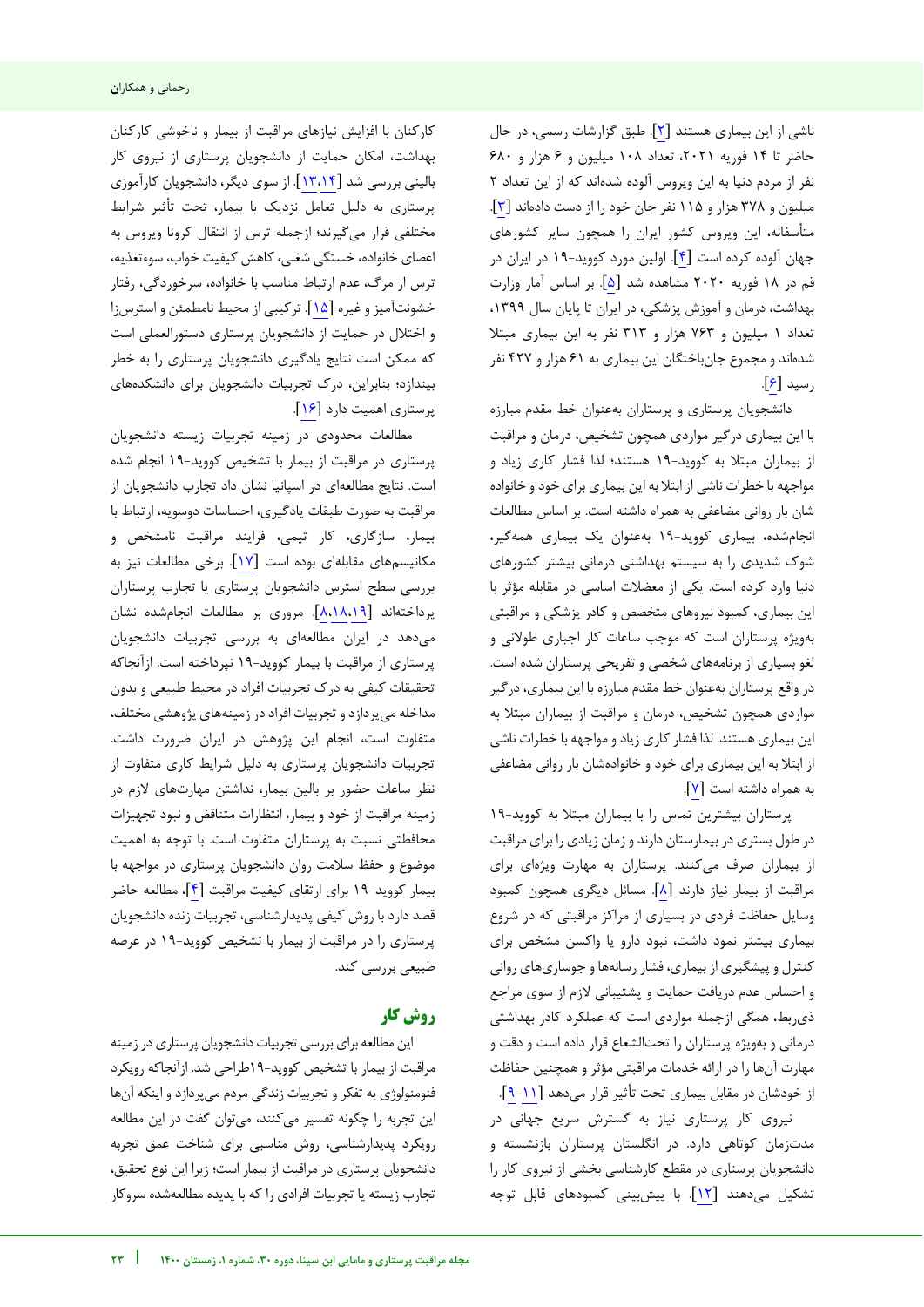داشته و آن را تجربه کردهاند، در اختیار محقق قرار میدهد و از این طریق، پژوهشگر قادر خواهد بود معانی مربوط به آن تجربه را از چشم افرادی ببیند که این تجربه را گذراندهاند و بدون هیچ گونه قضاوت، به شرح معانی آن تجربه به شکل واقعی بپردازد. این کار مستلزم آن است که افراد عمل یا تجربه و احساس خود را برای محقق بیان کنند. سپس پژوهشگر توضیحات آنان را تفسیر کند. با این روش، مطالعه و شناسایی تجربیات واحدهای مورد پژوهش فراهم میشود. با توجه به سؤال اصلی تحقیق مناسبترین روش، روش کیفی با رویکرد پدیدهشناسی تفسیری است [20].

نمونهها به صورت هدفمند از بین دانشجویان پرستاری دانشگاه علوم پزشکی مازندران انتخاب شدند. معیارهای ورود دانشجویان پرستاری بودند که دورههای کارآموزی در عرصه را در بخشهای آیسییو و اورژانس بیمارستانهای تحت پوشش دانشگاه مازندران میگذراندند و تجربه مراقبت از بیمار کووید-۱۹ را داشتند، بهطوریکه در این بخشها بهعنوان دانشجوی پرستاری وارد و مراقبت از بیمار کووید19- را انجام داده بودند. با 10 دانشجوی پرستاری مصاحبه شد. جمعآوری دادهها تا جایی ادامه یافت که داده یاکد جدیدی در دو مصاحبه آخر اضافه نشد. درنهایت با 8 مصاحبه اشباع داهها حاصل شد. مصاحبهها به صورت انفرادی، در محیطی آرام در محل کار شرکتکنندگان انجام شد و با رضایت مشارکتکنندگان، ضبط شد.

در این مطالعه از مصاحبههای فردی بدون ساختار برای جمع آوری اطلاعات استفاده شد. مصاحبهها با یک سؤال کلی و باز آغاز شد؛ مثل «لطفاً در مورد تجربه خود از مراقبت از بیمار با تشخیص کووید19- صحبت کنید؛ یا هنگام مراقبت از بیمار با تشخیص کووید19-چه احساسی داشتید«. سپس بر اساس مطالب بیانشده و با طرح سؤاالت پیشبرنده و واضحکننده مانند »لط فا بیشتر توضیح دهید یا منظورتان چیست« روند سؤاالت در راستای رسیدن به اهداف پژوهش هدایت شد. مدت زمان مصاحبه 40 تا 60 دقیقه بود.

برای تحلیل دادهها از ۶ مرحله رویکرد پدیدارشناسی تفسیری ون منن استفاده شد. این رویکرد شامل این مراحل است: .1 رویآوری به ماهیت تجربه، .2 بررسی تجربه، .3 تأمل بر درونمایههای ذاتی پدیده، ۴. نوشتن و بازنویسی تفسیری، ۵. حفظ ارتباط قوی جهتدار با پدیده و ۶. مطابقت بافت مطالعه با در نظر گرفتن اجزا و کل. درگیری محقق با سؤال تحقیق یکی از ضروریات پدیدارشناسی تفسیری است. سؤال تحقیق )تجربیات زیسته دانشجویان پرستاری در مراقبت از بیمار با تشخیص کووید-۱۹ چگونه است) محقق را به استخراج و تفسیر موضوعات در تمام مراحل مطالعه سوق داد. برای تحلیل دادهها به روش ون منن، ابتدا مصاحبهها برای درک فضای مصاحبه و شرکتکنندگان چندین بار بازخوانی شد.

اطلاعات مکتوب مربوط به مصاحبهها چند بار خوانده شد تا

محتوای کلی درک شود. این کار همراه با گوش دادن به بخشهایی از اطلاعات ضبطشده بود. در مرحله بعد، کدهای اصلی و عبارتهای مهم هر مصاحبه استخراج شد. به این صورت که جملات و عبارتهای مرتبط با سؤالات در مصاحبهها جدا و در فایل دیگری نگهداری شد. این کار به این دلیل بود که اطلاعاتی که اهمیت کمتری دارند، از دست نروند؛ چون ممکن بود در مراحل بعدی اهمیت آنها مشخص شود. فرایند جمع آوری و تحلیل دادهها بهطور همزمان انجام شد. در سومین مرحله، معنای هر عبارت توضیح داده و با مفهوم بخشی به آن خلاصه شد. به این صورت که برای هر جمله مهم یک توصیف کوتاه از معانی پنهان آن نوشته شد. این کار را دو نفر انجام دادند. سیس معانی استخراجشده تجارب زیسته دانشجویان پرستاری در مراقبت از بیمار مبتال به کووید19- با هم ترکیب شد تا معنی مشترک حاصل شود. در مرحله چهار، معانی به صورت دستههایی ازکدها سازماندهی شدند؛ یعنی معانی حاصل در مرحله قبل در خوشههای جداگانهای گذاشته و درباره آنها بحث شد. در پنجمین مرحله، کدها به صورت دستههای مرتبط با یکدیگر در یک دسته کلیتر و سپس خوشههایی قرار گرفتند که مفاهیم محوری از آنها حاصل شد. در مرحله ششم، یافتهها بحث و توصیف شدند و درنهایت به ساختار پدیده پاسخ داده شد [21]. نمونهای از روند تحلیل در جدول 1 آورده شده است.

برای استحکام مطالعه از چهار معیار اعتبار، تأییدپذیری، اطمینان پذیری و انتقال پذیری استفاده شد [۲۰]. برای افزایش اعتبار، محقق ارتباط و تعامل مناسبی با شرکتکنندگان داشت. بهمنظور همگرایی دادهها با تجربیات افراد، مشارکتکنندگان بخشی از متن مصاحبه را به همراه کدهای اولیه بررسی شکردند که نیازی به اصالح نبود. محققان بهطور مستقل دادهها را کدگذاری و طبقهبندی کردند. تیم تحقیق کدهای استخراجشده را بررسی کرد. سپس مقولههای بهدستآمده از تجزیهوتحلیل، با یکدیگر مقایسه شدند. قابلیت اعتماد با ثبت کامل و پیوسته فعالیتهای پژوهشگر در جمعآوری و تحلیل دادهها تقویت شد. نمونهبرداری با حداکثر تنوع از نظر سن، جنس و فرهنگهای مختلف نیز به اطمینان از قابلیت انتقال کمک کرد. سعی شد نمونهها از جنس متفاوت و مناطق مختلف در مازندران انتخاب شوند تا در نمونهگیری تنوع ایجاد شود.

محقق پس از تأیید کمیته اخلاق دانشگاه علوم پزشکی مازندران با کد .1399.882REC.MAZUMS.IR، مصاحبه را انجام داد. قبل از شروع جلسات مصاحبه، اطالعات الزم در زمینه مطالعه و هدف آن برای شرکتکنندگان توضیح داده شد و در صورت موافقت شرکتکنندگان برای همکاری، در خصوص زمان و مکان انجام مصاحبه توافق شد. پس از موافقت شرکتکنندگان، جلسات مصاحبه ضبط و پژوهشگر متعهد شد در صورت تقاضای شرکتکنندگان در هر قسمت از مصاحبه، ضبط را متوقف کند. به شرکتکنندگان اطمینان داده شد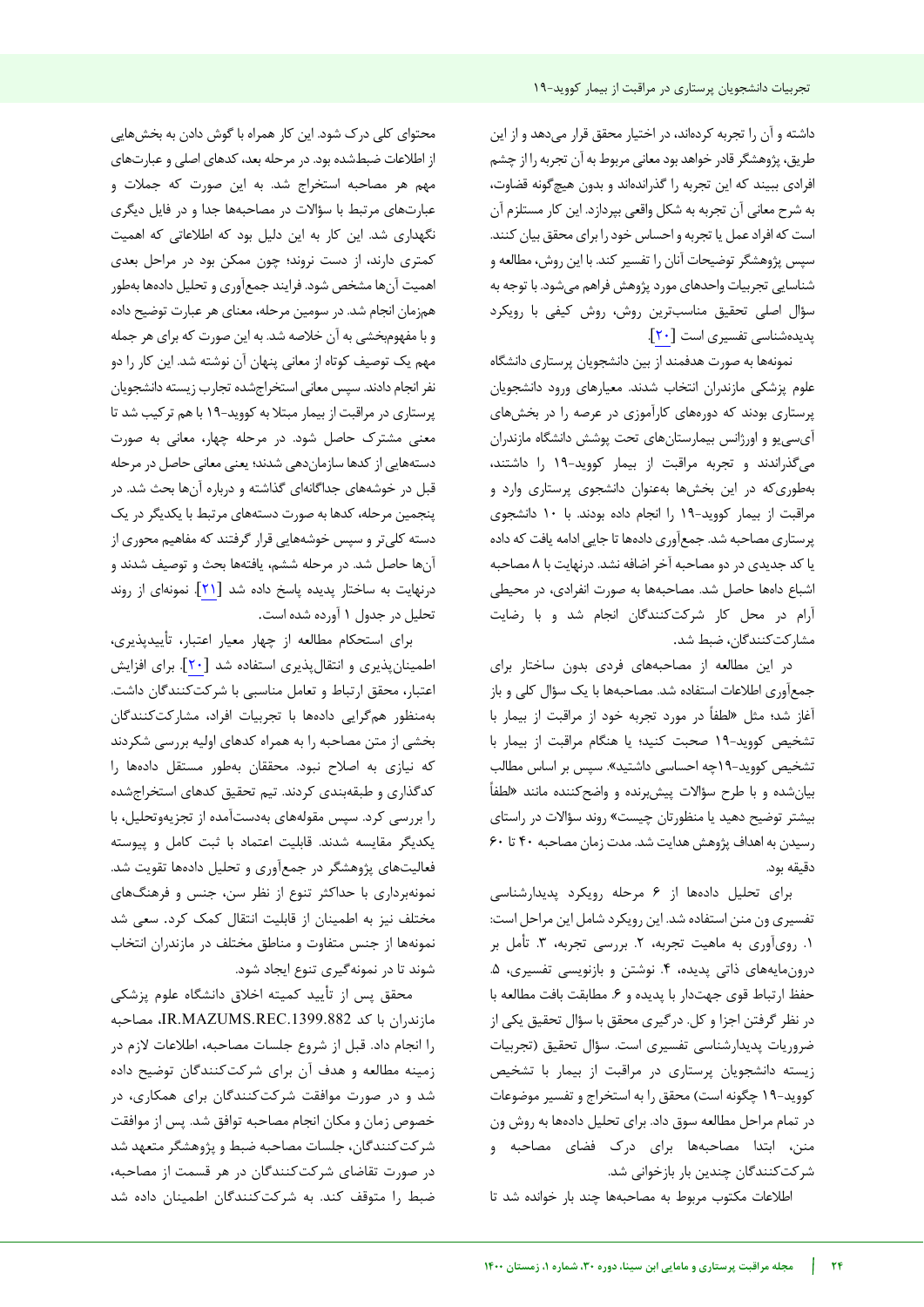**جدول :1** نمونهای از فرایند تحلیل دادهها

| طبقات اوليه | كد ثانويه                                                                   | كد اوليه                                                                                                                                                                         | مثالهایی از واحدهای معنایی                                                                                                                                                                                                                                                                                                                                                               |
|-------------|-----------------------------------------------------------------------------|----------------------------------------------------------------------------------------------------------------------------------------------------------------------------------|------------------------------------------------------------------------------------------------------------------------------------------------------------------------------------------------------------------------------------------------------------------------------------------------------------------------------------------------------------------------------------------|
|             |                                                                             | ترس از مواجهه با بیمار کووید،<br>اضطراب، چگونگی رفتار با بیمار                                                                                                                   | اولین چیزی که به ذهنم میرسه، ترس و<br>اضطرابش بود که با این کووید چجوری میشه<br>رفتار کرد (م۲).                                                                                                                                                                                                                                                                                          |
|             | استرس احتمال ابتلا به بيماري<br>ترس از احتمال ابتلا به بیماری در<br>خانواده | من خودم بیشتر از اینکه کرونا بگیرم، استرس داشتم.<br>بیشتر اوقات که تو بخش هم میرفتم، ترس داشتم.<br>خودمون اگه كرونا هم نگيريم، تو خانواده احتمال<br>اينكه ببريم، وجود داره (م٣). |                                                                                                                                                                                                                                                                                                                                                                                          |
| اضطراب      | نگرانی از مبتلا شدن                                                         | استرس احتمال ابتلا به بیماری به<br>دنبال مراقبت                                                                                                                                  | کارآموزی اورژانس بالا سر یه مریض بودم که تو<br>صورت من که شیلد داشتم، … یهو سرفه میکنه تو<br>صورتم. بعد من بیشتر استرس اینو داشتم که شاید<br>مريض شده باشم. (م۶).                                                                                                                                                                                                                        |
|             | نقش تصورات منفى<br>گذشته بر اضطراب                                          | تاثیر منفی تصویر ذهنی گذشته بر<br>اضطراب<br>ترس از پوشش مختص بخش و<br>ناشناخته بودن بيماري<br>تأثير منفى اطلاعات گذشته در ايجاد                                                  | خبرها رو که میشنویم یا اینکه مواجه میشیم، یه<br>تصویر ذهنی از قبل داریم در موردش. خب این رو<br>آدم تأثیر میذاره و باعث میشه اضطراب پیدا کنم.<br>خود لباسی که پرستارا میپوشیدن، ترسناک بود. یه<br>چيز جديد بود ديگه. ناشناخته بود، هنوز هم<br>ناشناخته است (م۲)<br>احساس ترس و اضطراب است و اطلاعاتی که از قبل<br>در مورد این بیماری داریم، اون حالت ترس و<br>اضطراب را به آدم میده (م۲). |

برای خارج شدن از تحقیق آزاد هستند. در صورت درخواست مشارکت کنندگان، با رعایت محرمانه ماندن اسامی نتایج به آنها ارائه شد.

## **نتایج**

j

از تحلیل مصاحبهها، 536 کد استخراج شد که 7 زیرطبقه و 3 طبقه اصلی را تشکیل دادند. نتایج تحلیل دادهها نشان داد 5 نفر (۵۰ درصد) از مشارکتکنندگان زن و ۵ نفر (۵۰ درصد) مرد بودند. همه مشارکتکنندگان در بخشهای اورژانس و آیسییو

بیمارستاندر های تحت پوشش دانشگاه علوم پزشکی مازندران کارآموزی در عرصه می گذراندند. همه دانشجویان در سنین 23 تا 25 سال با میانگین 24 سال بودند.

تجارب دانشجویان پرستاری در مراقبت از بیمار مبتال به -کووید 19 شامل 3 طبقه اصلی و 7 زیر طبقه بود که عبارت بودند از: .1 هیجانات متناقض )اضطراب، درگیری ذهنی، بالندگی)؛ ۲. مشکلات روانتنی (اختلال خواب، مشکلات نورولوژیک، مشکلات پوستی) و ۳. خودآگاهی و توانمندی (تلاش در مراقبت از بیمار، تلاش در محافظت از خود) (شکل ۱).



**شکل :1** طبقات اصلی و زیرطبقات تجارب دانشجویان پرستاری در مراقبت از بیمار مبتال به کووید19-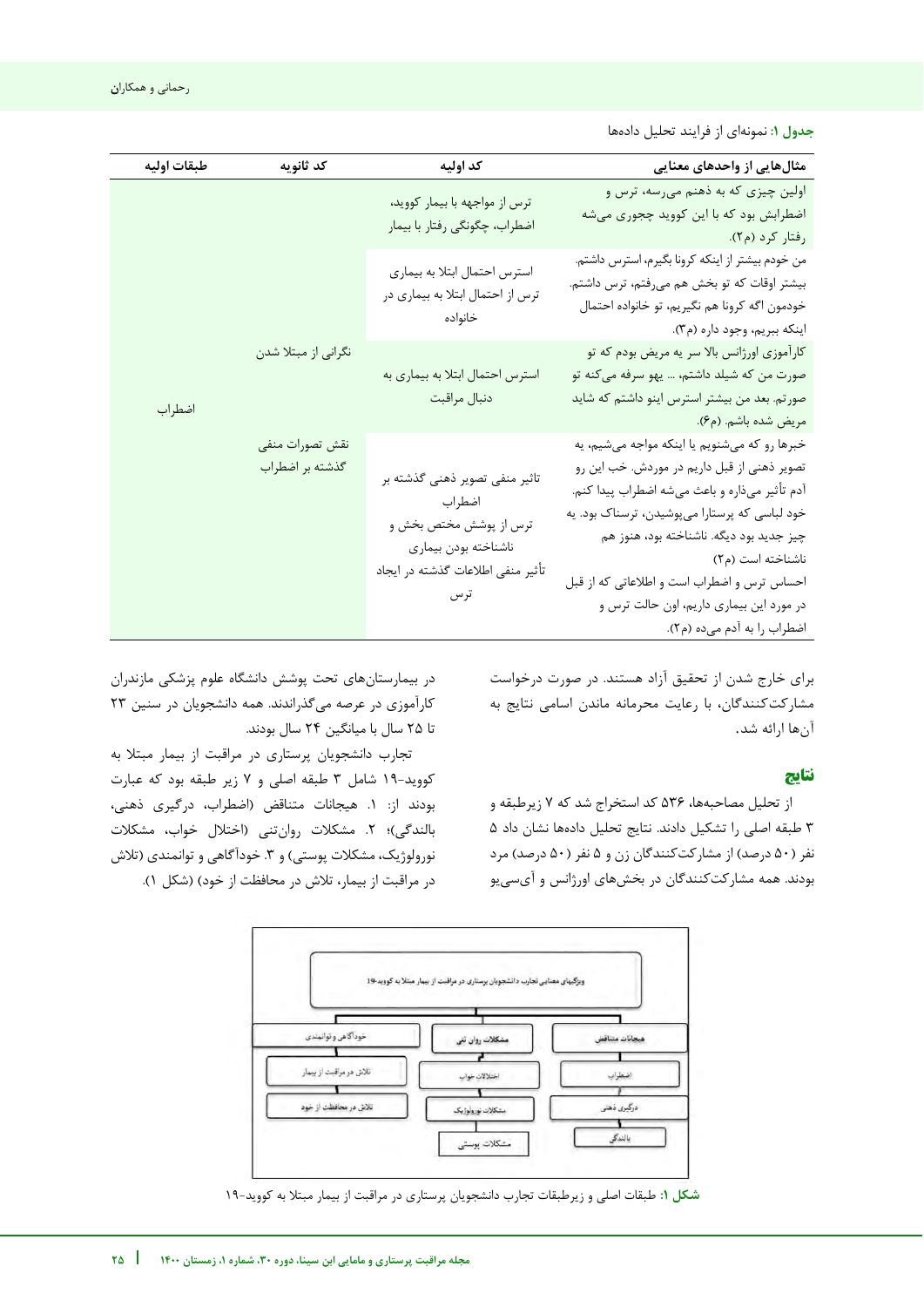## .1 هیجانات متناقض

یکی از مفاهیم استخراجشده در تجربیات دانشجویان پرستاری در مراقبت از بیمار مبتلا به کووید-۱۹، هیجانات متناقض بود. به طوریکه دانشجویان پرستاری بیان میکردند حین مراقبت از بیمار مبتال به کووید،19- اضطراب، استرس و درگیری ذهنی ناشی از احتمال انتقال بیماری به خود یا خانواده را تجربه میکردند. در کنار این هیجانات، مشارکتکنندگان از اینکه از بیمار مبتال به کووید19- مراقبت میکردند، به خود میبالیدند و احساس رضایت داشتند.

## **اضطراب**

اضطراب ویژگی مفهوم تنشهای روانی است که نشان میدهد مشارکت بیشتر کنندگان هنگام مراقبت از بیمار مبتال به کووید19- بهخاطر احتمال ابتال به بیماری در خود اضطراب داشتند و دالیل اضطراب را ناشناخته بودن بیماری، وجود عالئم عجیب در بیماران و نداشتن آگاهی کافی از بیماری میدانستند. برخی از مشارکت کنندگان پیشزمینههای منفی گذشته را در ترس و اضطراب خود دخیل میدانستند و بیان میکردند اطالعاتی که از قبل درباره بیماری شنیده بودند، سبب ترس و اضطراب آنان شده بود.

در این راستا مشارکتکننده خانم بیان کرد: »آخر کارآموزی اورژانس بالا سر یه مریض بودم که تو صورت من که شیلد داشتم ... یهو سرفه می کند تو صورتم. بعد من بیشتر استرس این رو داشتم که شاید مریض شده باشم. شبش رفتم از استرس حس می کردم تب ولرز دارم ...» (م۶).

## **درگیری ذهنی**

بعد دیگر مفهوم تنشهای روانی، درگیری ذهنی است. مشارکت کنندگان از احتمال ابتلا به بیماری در اعضای خانواده و اطرافیان با توجه به احتمال ناقل بودن آنان به دنبال مراقبت از بیمار، مشغلههای ذهنی داشتند. همچنین آنان تنهایی و مشکلات بیماران و مخالفت خانواده در مراقبت از بیمار مبتلا به کووید-۱۹ را در درگیری ذهنی خود دخیل میدانستند. برخی از مشارکتکنندگان بیان میکردند که از احتمال ابتال به بیماری در اعضای خانواده با توجه به وجود بیماری زمینهای در آنان، درگیری ذهنی دارند.

مشارکتکننده مرد در این رابطه گفت: «من بیشتر درگیری|م از این بود که خانواده خودم رو مرکز خطر میدیدم … مثلاً پدرم بیماری زمینهای داره یا مادرم دیابت داره. من نمیتونم اطمینان بدم که اگه مادرم مریض شد، زنده بمونه ... واسه همین بیشتر بهخاطر دیگران ناراحتم« )م1(.

## **بالندگی**

این ویژگی نشان میدهد مشارکتکنندگان از اینکه به بیماران -مبتال به کووید 19 کمک میکنند، احساس مفید بودن دارند و به خود میبالند. آنها بیان کردند که با توجه به خطرناک بودن بیماری

و احتمال مبتال شدن، خود را شجاع میدانند و به خود افتخار مے کنند.

مشارکتکننده زن در این رابطه گفت: «وقتی پای کرونا میاد وسط که یه بیماریه که الان خیلی همهگیره، خیلیا هم کشته شدن و خیلی هم مریضی خطرناکیه، وقتی برای همچین کسی میری کاری کنی، مریضی که همه ازش فاصله میگیرن، وقتی برای این مریض کاری می کنی، این حس بهتری داره؛ یعنی یه جور بیشتری خوشحالی داره و حس غرور داری« )م4(.

.2 مشکالت روانتنی

مفهوم مشکالت روانتنی نشان میدهد مشارکتکنندگان با مراقبت از بیماران مبتال به کووید19- دچار عالئم روانی مانند اختالل در خواب، سردرد و سرگیجه میشوند. آنها بیان کردند که به دنبال مراقبت از بیمار مبتال به کووید19- و استرسهای ناشی از آن، عالئمی مانند بیخوابی شبانه، سردرد، سرگیجه و مشکالت پوستی را تجربه میکنند.

## **خواب اختالل**

دانشجویان به دلیل استرسها و درگیری ذهنی از احتمال بروز بیماری در خود یا خانواده، شبها بهراحتی نمیخوابند. بهطوری که بعضی شبها تنها دو تا سه ساعت خواب مفید دارند و داروی خوابآور مصرف میکنند.

مشارکتکننده زن در این رابطه اظهار کرد: «این استرس ها باعث شد خوابم مختل بشه. بیخوابی شدید پیدا کنم. شبها تا دو بیدارم. صبح هم ساعت پنج و شش بیدارم. همیشه ذهنم درگیره ... همش در گیری ذهنی دارم که اگه بگیرم، نمی تونم درسم رو ادامه بدم بیام دانشگاه» (م٧).

## **نورولوژیک مشکالت**

مشکالت نورولوژیک بعد دیگری از مفهوم مشکالت روانتنی است؛ به طوری که مشارکت کنندگان بیان میکردند که بعد از کار با بیمار کرونا، مشکالت نورولوژیک را به صورت سردرد و سرگیجه تجربه میکنند. آنها از احتمال ابتال به بیماری ترس داشتند و عالئمی را به صورت سردرد و سرگیجه همراه با بیخوابی تجربه میکردند.

مشارکتکننده زن در این رابطه اظهار کرد: «اولین بار که با -کووید بیمار 19 برخورد کردم، ... اون شب خیلی ترسیدم که فردا نکنه بگیرم ... سردرد شدیدی داشتم ... اون شب نمیتونستم بخوابم ... قرص خوردم و خوابیدم» (م۲).

## **مشکالت پوستی**

مشکلات پوستی بعد دیگری از مفهوم مشکلات روانتنی است. این ویژگی نشان میدهد مشارکتکنندگان به دنبال استرس های ناشی از ارائه مراقبت از بیمار مبتال به کووید،19- به مشکالت پوستی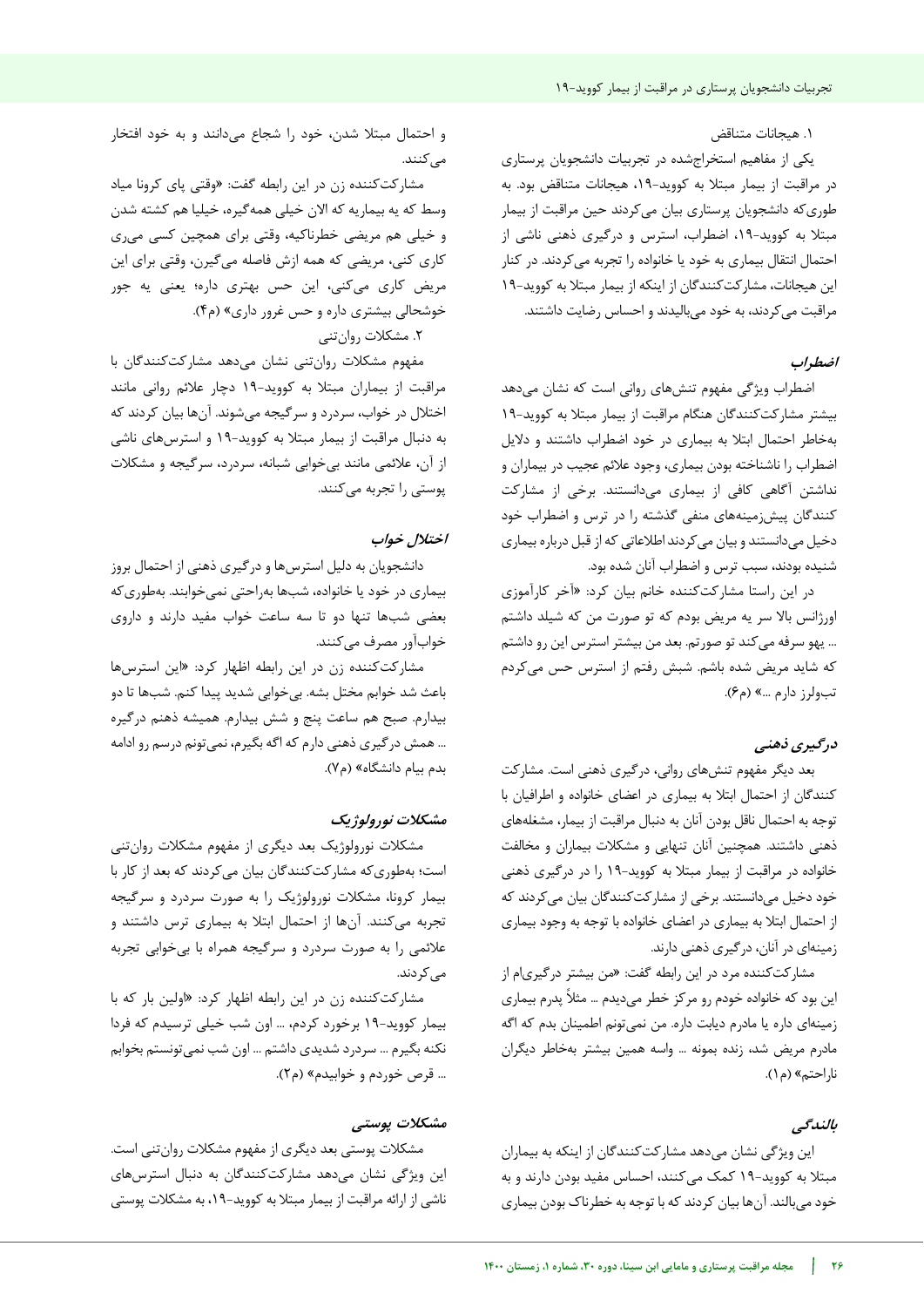به صورت اگزما دچار میشوند. دانشجویان عالئمی مانند آفت، خشکی و التهابهای پوستی را به دنبال مراقبت از بیمار تجربه کرده بودند و دلیل آن را استرسهای محیط کار عنوان کردند.

مشارکتکننده زن در این رابطه گفت: » من معموال وقتهایی که استرس دارم، همیشه آفت میزنم و این خیلی زیاد شده تو این مدت. رو پوستم تأثیر گذاشته، خیلی خشک شده و ملتهب شده» (م۸).

.3 خودآگاهی و توانمندی

مفهوم خودآگاهی و توانمندی بیانگر آن است که مشارکتکنندگان با تالش و کسب اطالعات در مراقبت از بیمار توانستند ترس و اضطراب خود را کاهش دهند. آنها بیان کردند که با کسب اطالعات و ارتباط با بیمار هم قادر به ارائه مراقب ت اصولی از بیمار شدند و هم از خود در برابر تنشهای روانی ایجادشده محافظت کردند. نقش مؤثر تجربه در مراقبت از بیمار و تجربه در محافظت از خود ابعاد این مفهوم است.

## **تالش در مراقبت از بیمار**

مشارکتکنندگان بیان کردند که با تالش، پشتکار، مطالعه بیشتر و کسب مهارتهای الزم به شرایط عادت کردند و توانستند با مراقبت اصولی از خود و بیمار، اضطراب و درگیری ذهنی خود را کاهش دهند.

مشارکتکننده زن در این رابطه گفت: «فهمیدم که هم از نظر علمی و هم از نظر عملی پرستار باید مهارتش رو داشته باشه که بتونه شرایط رو کنترل کنه. بعد به خودم اومدم و گفتم شرایط باید كنترل بشه … من اولین لحظه كپ كردم. بعد رفتم يكم مطالعه کردم ... کم کم یاد گرفتم چجوری با مریض کرونا کار کنم و ازشون مراقبت کنم. تو این شرایط من بیشتر احساس همدلی با بیمار دارم و با بیمار هم بیشتر ارتباط برقرار میکنم ... این کمک کرد استرس خودم کمتر بشه» (م۲).

## **تالش در محافظت از خود**

دانشجویان با تالش خود و گذشت زمان یاد گرفتند چطور از خود و خانواده در برابر بیماری محافظت کنند. آنها آموختند با رعایت پروتکلهای بهداشتی، فاصلهگذاری و عدم حضور در جمعهای خانوادگی میتوانند ترس و استرس احتمال ابتال به بیماری را در خود و خانواده کاهش دهند.

مشارکتکننده زن در این رابطه گفت: «سعی میکنم فاصله بگیرم از دیگران ... بر اساس شرایط سعی میکنم حواسم جمع باشه. دستم رو جایی نزنم و لباسم رو زود عوض کنم و پروتکلها رو رعایت کنم ... این جوری استرسم کمتر می شه» (م۴).

## **بحث**

j

یافتههای این پژوهش نشان میدهد تجربیات دانشجویان پرستاری در مراقبت از بیمار مبتال به کووید19- شامل هیجانات

متناقض، مشکلات روان تنی و خودآگاهی و توانمندی است. تجارب مشارکتکنندگان در مطالعه حاضر بیانگر آن است که دانشجویان پرستاری با مراقبت از بیمار مبتال به کووید،19- هیجانات متناقض را به صورت اضطراب، درگیری ذهنی و احساس بالندگی تجربه کردند. نتایج مطالعات انجامشده در این راستا نشان میدهد پرستاران مشکالت روانی را به صورت ترس، استرس و اضطراب در دوره همهگیری کووید19- تجربه میکنند [[5](#page-8-2)[،22](#page-9-5)]. نتایج مطالعه kwok و همکاران )2020( در هنگکنگ نشان داد تقریباً همه دانشجویان (۹۷ درصد) درباره کووید-۱۹ نگران بودند و این مسئله بهشدت برنامههای روزانه آنان را مختل کرده بود [23]. با توجه به انتظارات شغلی متفاوت، دانشجویان سال چهارم که به فارغالتحصیلی نزدیک میشدند، دچار کاهش اعتمادبهنفس شدند [17] .

تجربه مراقبت از بیماران طی همهگیری بیماری احساسات مختلفی را ازجمله ترس، افتخار و ارتباط با اعضای تیم به دنبال داشت. پرستاران در این دوره به حمایتهای روانی-اجتماعی نیاز دارشتند [[17،](#page-9-6)[18](#page-9-4)]. این یافتهها با یافتههای مطالعه حاضر که در آن دانشجویان اضطراب و درگیری ذهنی احتمال ابتال به بیماری در خود یا خانواده را تجربه میکردند، هماهنگ است. همچنین در کنار این هیجانات، دانشجویان از اینکه در این شرایط خطرناک میتوانستند به بیمار نزدیک شوند و کمک کنند، حس مفید بودن و شجاعت داشتند و به خود افتخار میکردند.

مفهوم مشکالت روانتنی در مطالعه حاضر بیانگر این است که دانشجویان با مراقبت از بیمار مبتال به کووید19- عالئم جسمی ناشی از مشکالت روانشناختی را مانند سردرد، سرگیجه و اختالل در خواب تجربه کردند. در پژوهشی که روی پزشکان و پرستاران بیمارستانی در ووهان چین طی انتشار بیماری کووید19- انجام شد، نتایج نشان داد کارکنان مراقبتهای پزشکی درجه زیادی از علائم افسردگی (۵۰/۴ درصد)، بیخوابی (۳۴درصد)، دردمندی (۷۱/۵ درصد) و اضطراب (۴۴/۶ درصد) را تجربه میکنند [۲۴]. اختلال در خواب با افزایش اضطراب و استرس افراد مرتبط است که میتوان با حمایتهای اجتماعی مناسب سبب بهبود کیفیت خواب شد [4]. با توجه به یافتههای مطالعه حاضر که نشان میدهد اضطراب و درگیری ذهنی اختالالتی مانند سردرد، سرگیجه و بیخوابی را در دانشجویان به دنبال داشت، میتوان با شناسایی اختالالت روانشناختی در افراد آسیبپذیر و ارائه برنامهها و پروتکلهای رواندرمانی به ارتقای سالمت روان دانشجویان و بهبود عملکرد و کیفیت مراقبت کمک کرد.

در مطالعه حاضر مشارکتکنندگان با گذشت زمان، با کسب تجربه در مراقبت از بیمار و محافظت از خود تالش کردند تنشهای روانی را کاهش دهند. یافتههای مطالعهای در ژاپن که به بررسی تجارب دانشجویان پرستاری در همهگیری کووید-۱۹ پرداخته است، نشان میدهد احساس تعلق و تصمیمگیری دانشجویان در این دوره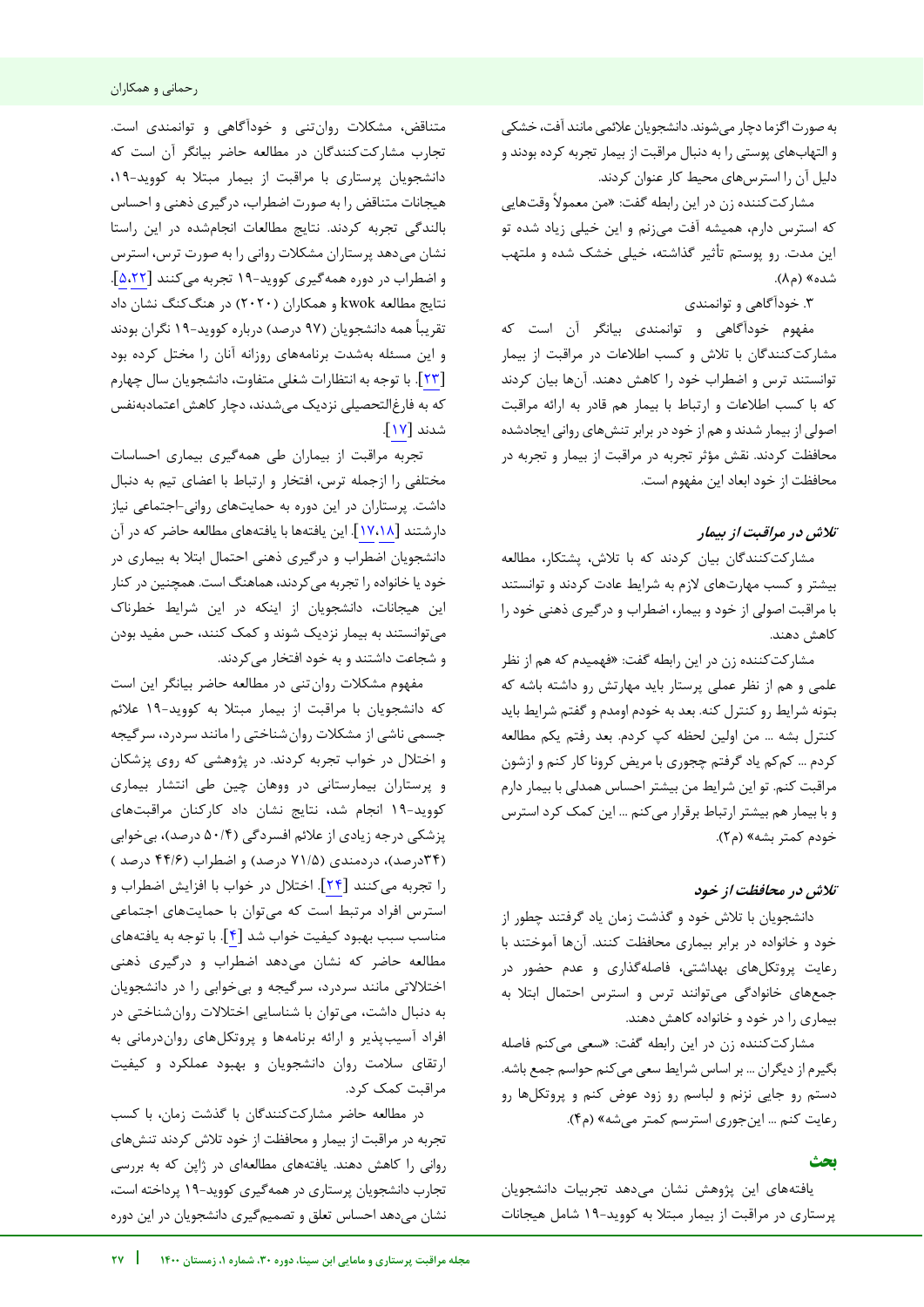تقویت شده است. همچنین تفکر، ایده و درک آنان در تبدیل شدن به پرستاران حرفهای ارتقا یافته است. آنها برای خدمت به کشور خود و بیماران ابراز عالقه کردند [25]. نتایج مطالعه Schroeder و همکاران )2020( نشان داد پرستاران بیشتر زمینه مراقبت از بیمار مبتال به کووید19- را پویا و نامطمئن درک میکنند. با این وجود آن ها ابراز کردند که از بیماران مراقبت خواهند کرد. آنها بهسرعت اقدامات بالینی خود را ارزیابی و بازبینی کردند تا پاسخگوی نیازهای مراقبتی باشند. با وجود تغییرات ایجادشده، آنها احساس کردند به طور عادی میتوانند کار خود را دنبال کنند [18].

ازجمله محدودیتهای پژوهش حاضر این بود که یافتههای پژوهش بر یک منطقه متمرکز شده است. مطالعاتی با نمونه های متنوعتر از مناطق مختلف موجب دستیابی به نتایج متفاوتی میشود. با توجه به یافتههای پژوهش، انجام مطالعاتی در ارتباط با سطح اضطراب دانشجویان پرستاری در مواجهه با بیماری کووید- 19 و ارتباط آن با راهبردهای مقابلهای بهکار گرفتهشده توصیه میشود. بر اساس نتایج مطالعه حاضر، دانشجویان پرستاری از ابتال به بیماری در خود یا خانواده میترسیدند. به نظر میرسد دانشجویان پرستاری با دریافت مشاورههای روانشناختی قادر خواهند بود مراقبتهایی را با کیفیت بهتر به بیماران ارائه دهند. حضور تیمهای مراقبت تسکینی متشکل از روانشناسان و کارشناسان مذهبی در مراکز مراقبت از بیمار مبتال به کووید19- توصیه میشود. سیستم آموزشی دانشگاه با برگزاری دورههای مجازی مهارت مدیریت استرس، آموزش نحوه استفاده از تجهیزات حفاظت فردی و رعایت نکات بهداشتی برای دانشجویان پرستاری موجب کاهش تنشهای روانی آنان و ارتقای کیفیت مراقبت خواهد شد. همچنین مدیران باید زیرساختهای ایمنی را تقویت کنند تا دانشجویان و پرستاران با حداقل نگرانی از احتمال ابتال، به ارائه مراقبت بپردازند.

## **نتیجهگیری**

یافتههای مطالعه حاضر نشان داد دانشجویان پرستاری ابتدا

disease (COVID‐19): A qualitative study. *Nurs Open*. 2021;**8**(1):171-9[. PMID: 33318825](https://pubmed.ncbi.nlm.nih.gov/33318825/) [DOI:10.1002/nop2.616](https://doi.org/10.1002/nop2.616)

- 6. Tadbiri H, Moradi-Lakeh M, Naghavi M. All-cause excess mortality and COVID-19-related deaths in Iran. *MJIRI*. 2020;**34**:80. [PMID: 33306040](https://pubmed.ncbi.nlm.nih.gov/33306040/) [DOI:10.47176/mjiri.34.80](https://doi.org/10.34171/mjiri.34.80)
- 7. Saffari M. Nurses' Experiences on Self-Protection when caring for COVID-19 patients. *Journal Mil Med*. 2020;**22**(6):570-9[. DOI:10.30491/JMM.22.6.570](http://dx.doi.org/10.30491/JMM.22.6.570)
- <span id="page-8-1"></span>8. Karimi Z, Fereidouni Z, Behnammoghadam M, Alimohammadi N, Mousavizadeh A, Salehi T, et al. The lived experience of nurses caring for patients with COVID-19 in Iran: a phenomenological study. *Risk Manag Healthc Policy.* 2020;13:1271. PMID: 10.2147/RMHP.S25878
- <span id="page-8-0"></span>9. Nogee D, Tomassoni AJ. Covid-19 and the N95 respirator shortage: Closing the gap. *Infect Control Hosp Epidemiol.*<br>2020:41(8):958. PMID: 32279694 DOI: 10.1017/ 2020;**41**(8):958. [PMID: 32279694](https://pubmed.ncbi.nlm.nih.gov/32279694/) [DOI: 10.1017/](https://doi.org/10.1017/ice.2020.124)  [ice.2020.124](https://doi.org/10.1017/ice.2020.124)
- 10. Shrestha GS. COVID-19 pandemic: shortage of personal

در مواجهه و مراقبت از بیمار مبتلا به کووید-۱۹ تنش هایی را به صورت اضطراب، استرس و درگیری ذهنی به دلیل احتمال بروز بیماری در خانواده و اطرافیان و عالئمی مانند بیخوابی، سردرد و سرگیجه تجربه میکنند. در کنار این تنشها، مشارکتکنندگان از اینکه قادر به ارائه مراقبت از بیمار در این دوران هستند، احساس رضایت داشتند و به خود میبالیدند. در این راستا دانشجویان با کسب تجربه در مراقبت از خود و بیمار تالش کردند تنشها را کاهش دهند و مراقبت صحیح ارائه کنند.

#### **تشکر و قدردانی**

این مقاله از طرح پژوهشی دانشگاه علوم پزشکی مازندران به شماره 8765 گرفته شده است. از تمام مسئوالن آموزشی و پژوهشی دانشگاه علوم پزشکی مازندران بهعنوان حامی مطالعه و از تمام دانشجویان پرستاری که حاضر به همکاری در این پژوهش شدند، سپاسگزاری میکنیم.

#### **منافع تضاد**

نویسندگان تصریح می کنند که هیچ گونه تضاد منافعی در مطالعه حاضر وجود .ندارد

## **یاخالق مالحظات**

مصاحبه ها پس از تأیید کمیته اخلاق دانشگاه علوم پزشکی مازندران انجام شد. قبل از شروع جلسات مصاحبه، اطالعات الزم در زمینه مطالعه و هدف آن برای شرکتکنندگان توضیح داده شد و در صورت رضایت انجام گردید. پس از موافقت شرکتکنندگان، جلسات مصاحبه ضبط و پژوهشگر متعهد شد در صورت تقاضای شرکتکنندگان در هر قسمت از مصاحبه، ضبط را متوقف کند. به شرکت کنندگان اطمینان داده شد برای خارج شدن از تحقیق آزاد هستند و در صورت تمایل از نتایج مطالعه مطلع خواهند گردید.

#### **سهم نو سندگانی**

نرگس رحمانی و حسین علی پور طرح مطالعه و اهداف را نوشتند. ماجده نبویان داده ها را جمع آوری کردند. نرگس رحمانی تحلیل داده ها را انجام داد.همه نویسندگان در انجام پژوهش و ارائه مقاله مشارکت داشتند.

#### **حمایت مالی**

ندارد.

## **REFERENCES**

- 1. Poortaghi S, Shahmari M, Ghobadi A. Exploring nursing managers' perceptions of nursing workforce management during the outbreak of COVID-19: a content analysis study. *BMC nursing*. 2021;**20**(1). DOI:10.1186/s12912- 021-00546-x (in press)
- 2. Adhikari SP, Meng S, Wu Y-J, Mao Y-P, Ye R-X, Wang Q-Z, et al. Epidemiology, causes, clinical manifestation and diagnosis, prevention and control of coronavirus disease (COVID-19) during the early outbreak period: a scoping review. *Infect Dis Poverty*. 2020;**9**(1):29. [PMID:](https://pubmed.ncbi.nlm.nih.gov/32183901/)  [32183901](https://pubmed.ncbi.nlm.nih.gov/32183901/) DOI: 10.1186/s40249-020-0064
- 3. Organization WH. *Coronavirus disease 2019 (COVID-19): situation report*; 2020.
- 4. Shahyad S, Mohammadi MT. Psychological impacts of Covid-19 outbreak on mental health status of society individuals: a narrative review. *J Mil Med*. 2020;**22**(2):184- 192. [DOI: 10.30491/JMM.22.2.184](http://dx.doi.org/10.30491/JMM.22.2.184)
- <span id="page-8-2"></span>5. Galehdar N, Toulabi T, Kamran A, Heydari H. Exploring nurses' perception of taking care of patients with coronavirus